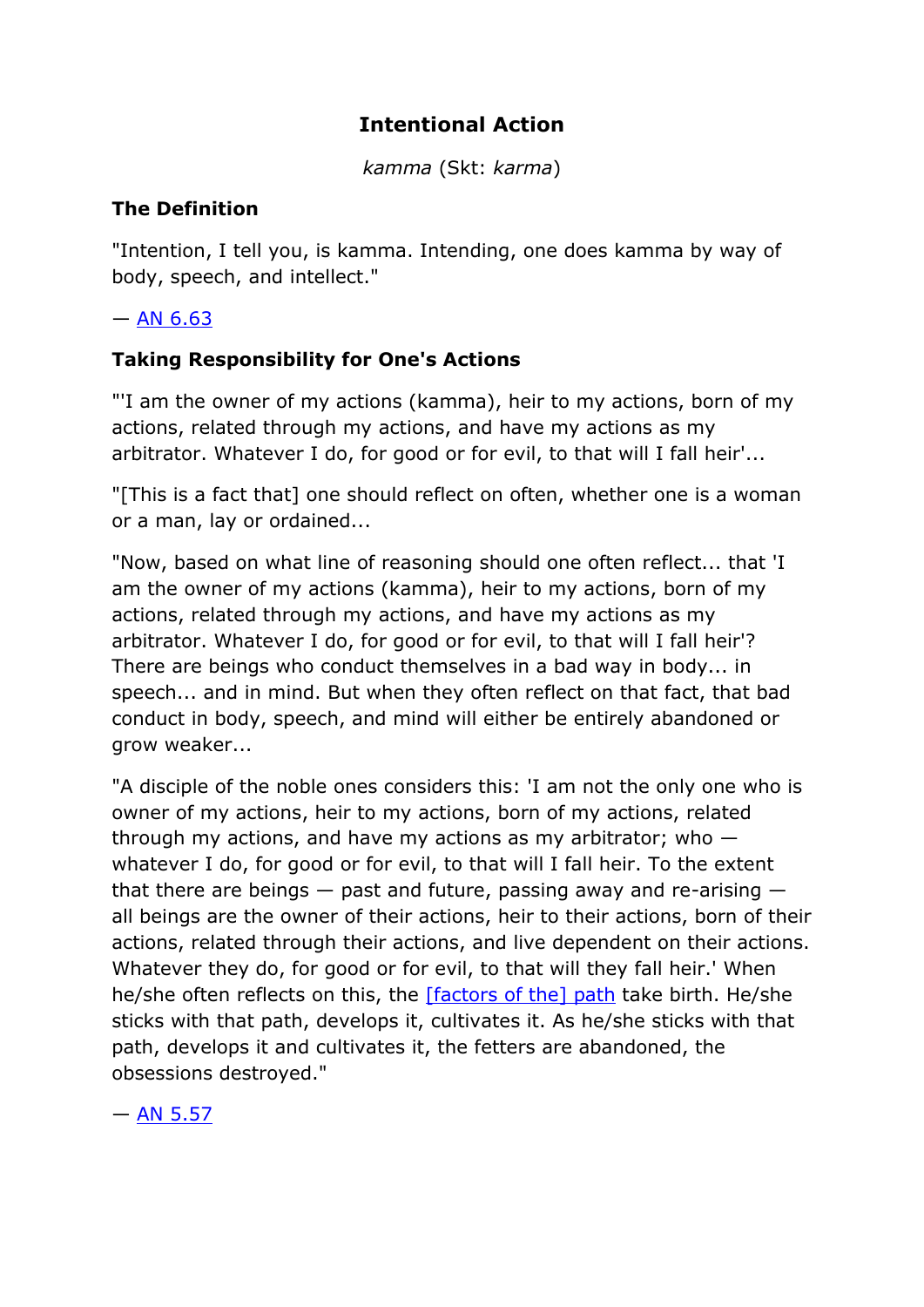## **Kamma Should Be Known and Understood**

"'Kamma should be known. The cause by which kamma comes into play should be known. The diversity in kamma should be known. The result of kamma should be known. The cessation of kamma should be known. The path of practice for the cessation of kamma should be known.' Thus it has been said. In reference to what was it said?

"Intention, I tell you, is kamma. Intending, one does kamma by way of body, speech, and intellect.

"And what is the cause by which kamma comes into play? Contact is the cause by which kamma comes into play.

"And what is the diversity in kamma? There is kamma to be experienced in hell, kamma to be experienced in the realm of common animals, kamma to be experienced in the realm of the hungry shades, kamma to be experienced in the human world, kamma to be experienced in the world of the devas. This is called the diversity in kamma.

"And what is the result of kamma? The result of kamma is of three sorts, I tell you: that which arises right here and now, that which arises later [in this lifetime], and that which arises following that. This is called the result of kamma.

"And what is the cessation of kamma? From the cessation of contact is the cessation of kamma; and just this [noble eightfold path](http://www.accesstoinsight.org/ptf/dhamma/sacca/index.html) — [right view,](http://www.accesstoinsight.org/ptf/dhamma/sacca/sacca4/samma-ditthi/index.html) [right resolve,](http://www.accesstoinsight.org/ptf/dhamma/sacca/sacca4/samma-sankappo/index.html) [right speech,](http://www.accesstoinsight.org/ptf/dhamma/sacca/sacca4/samma-vaca/index.html) [right action,](http://www.accesstoinsight.org/ptf/dhamma/sacca/sacca4/samma-kammanto/index.html) [right livelihood,](http://www.accesstoinsight.org/ptf/dhamma/sacca/sacca4/samma-ajivo/index.html) [right effort,](http://www.accesstoinsight.org/ptf/dhamma/sacca/sacca4/samma-vayamo/index.html) [right](http://www.accesstoinsight.org/ptf/dhamma/sacca/sacca4/samma-sati/index.html)  [mindfulness,](http://www.accesstoinsight.org/ptf/dhamma/sacca/sacca4/samma-sati/index.html) [right concentration](http://www.accesstoinsight.org/ptf/dhamma/sacca/sacca4/samma-samadhi/index.html)  $-$  is the path of practice leading to the cessation of kamma.

"Now when a disciple of the noble ones discerns kamma in this way, the cause by which kamma comes into play in this way, the diversity of kamma in this way, the result of kamma in this way, the cessation of kamma in this way, and the path of practice leading to the cessation of kamma in this way, then he discerns this penetrative holy life as the cessation of kamma.

"'Kamma should be known. The cause by which kamma comes into play... The diversity in kamma... The result of kamma... The cessation of kamma... The path of practice for the cessation of kamma should be known.' Thus it has been said, and in reference to this was it said."

 $-$  [AN 6.63](http://www.accesstoinsight.org/tipitaka/an/an06/an06.063.than.html#part-5)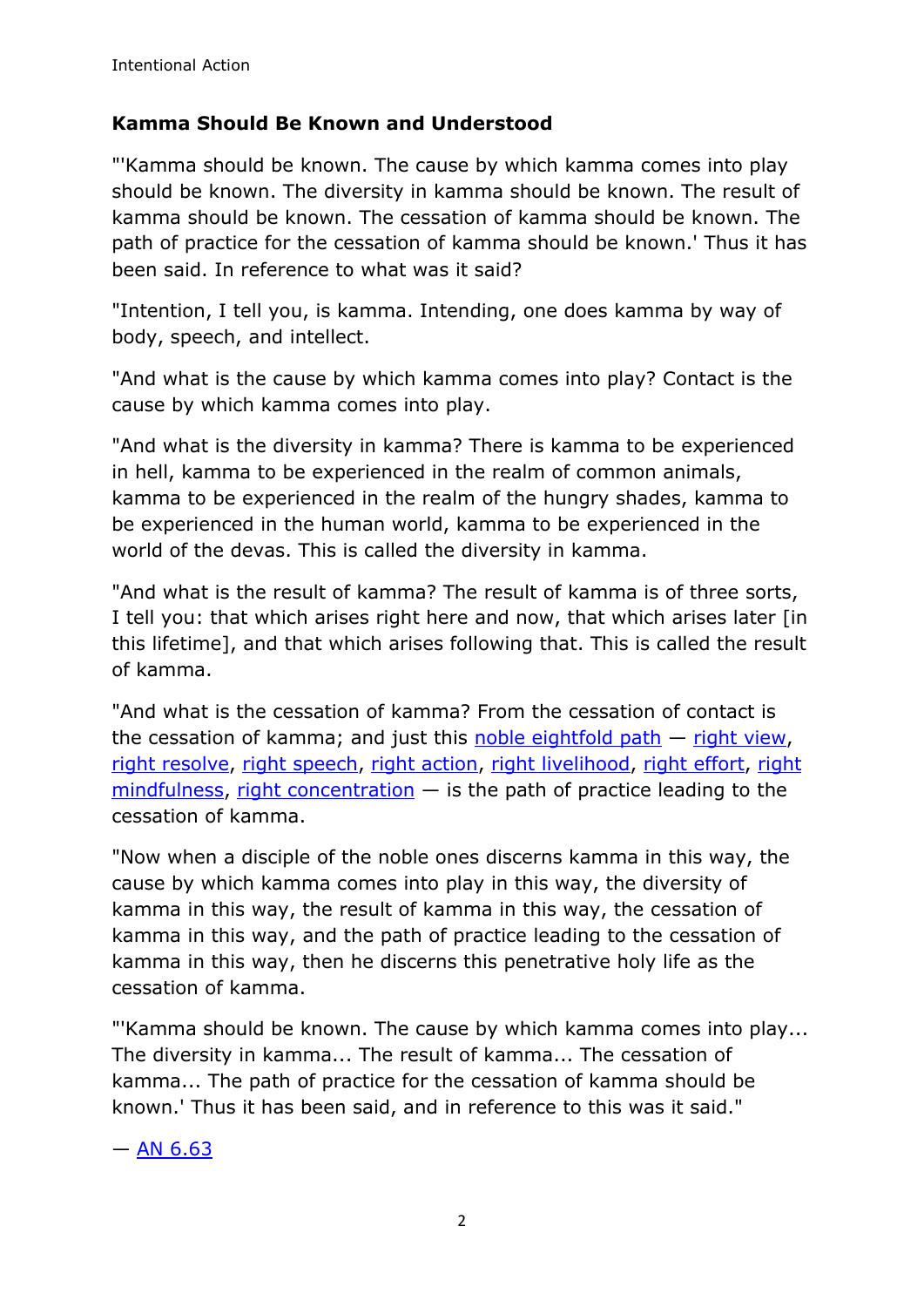# **Reflecting on One's Actions (The Buddha teaches his young son)**

[The Buddha:] "What do you think, Rahula: What is a mirror for?"

[Rahula:] "For reflection, sir."

[The Buddha:] "In the same way, Rahula, bodily acts, verbal acts, and mental acts are to be done with repeated reflection.

"Whenever you want to perform a bodily act, you should reflect on it: 'This bodily act I want to perform — would it lead to self-affliction, to the affliction of others, or to both? Is it an unskillful bodily act, with painful consequences, painful results?' If, on reflection, you know that it would lead to self-affliction, to the affliction of others, or to both; it would be an unskillful bodily act with painful consequences, painful results, then any bodily act of that sort is absolutely unfit for you to do. But if on reflection you know that it would not cause affliction... it would be a skillful bodily action with happy consequences, happy results, then any bodily act of that sort is fit for you to do.

"While you are performing a bodily act, you should reflect on it: 'This bodily act I am doing  $-$  is it leading to self-affliction, to the affliction of others, or to both? Is it an unskillful bodily act, with painful consequences, painful results?' If, on reflection, you know that it is leading to self-affliction, to affliction of others, or both... you should give it up. But if on reflection you know that it is not... you may continue with it.

"Having performed a bodily act, you should reflect on it... If, on reflection, you know that it led to self-affliction, to the affliction of others, or to both; it was an unskillful bodily act with painful consequences, painful results, then you should confess it, reveal it, lay it open to the Teacher or to a knowledgeable companion in the holy life. Having confessed it... you should exercise restraint in the future. But if on reflection you know that it did not lead to affliction... it was a skillful bodily action with happy consequences, happy results, then you should stay mentally refreshed and joyful, training day and night in skillful mental qualities.

...[similarly for verbal and mental acts]...

"Rahula, all the brahmans and contemplatives in the course of the past who purified their bodily acts, verbal acts, and mental acts, did it through repeated reflection on their bodily acts, verbal acts, and mental acts in just this way.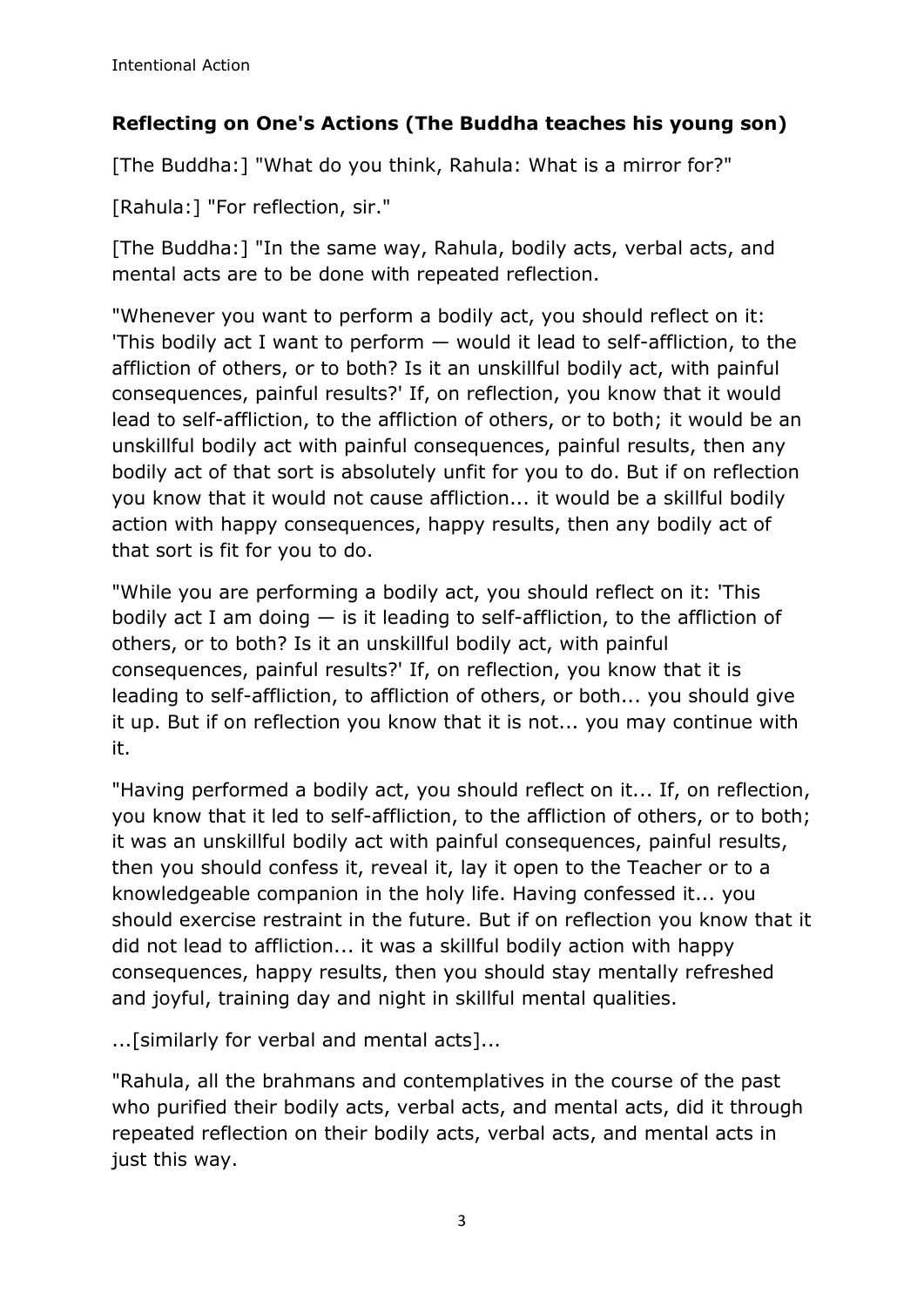"All the brahmans and contemplatives in the course of the future... All the brahmans and contemplatives at present who purify their bodily acts, verbal acts, and mental acts, do it through repeated reflection on their bodily acts, verbal acts, and mental acts in just this way.

"Therefore, Rahula, you should train yourself: 'I will purify my bodily acts through repeated reflection. I will purify my verbal acts through repeated reflection. I will purify my mental acts through repeated reflection.' Thus you should train yourself."

 $-$  [MN 61](http://www.accesstoinsight.org/tipitaka/mn/mn.061.than.html)

## **Five Pleasant Things to Be Gained by Acting Skillfully**

"These five things are welcome, agreeable, pleasant, and hard to obtain in the world. Which five? Long life... beauty... pleasure... status... rebirth [in heaven.](http://www.accesstoinsight.org/ptf/dhamma/sagga/index.html).. Now, I tell you, these five things are not to be obtained by reason of prayers or wishes. If they were to be obtained by reason of prayers or wishes, who here would lack them? It's not fitting for the disciple of the noble ones who desires long life to pray for it or to delight in doing so. Instead, the disciple of the noble ones who desires long life should follow the path of practice leading to long life. In so doing, he will attain long life, either human or divine...(Similarly with beauty, pleasure, status, and rebirth in heaven)..."

#### $-$  [AN 5.43](http://www.accesstoinsight.org/tipitaka/an/an05/an05.043.than.html)

#### **The Most Noble Kamma of All: The Ending of Kamma**

"Monks, these four types of kamma have been directly realized, verified, and made known by me. Which four? There is kamma that is dark with dark result. There is kamma that is bright with bright result. There is kamma that is dark and bright with dark and bright result. There is kamma that is neither dark nor bright with neither dark nor bright result, leading to the ending of kamma.

"And what is kamma that is dark with dark result? There is the case where a certain person fabricates an injurious bodily fabrication, fabricates an injurious verbal fabrication, fabricates an injurious mental fabrication. Having fabricated an injurious bodily fabrication, having fabricated an injurious verbal fabrication, having fabricated an injurious mental fabrication, he rearises in an injurious world. On rearising in an injurious world, he is there touched by injurious contacts.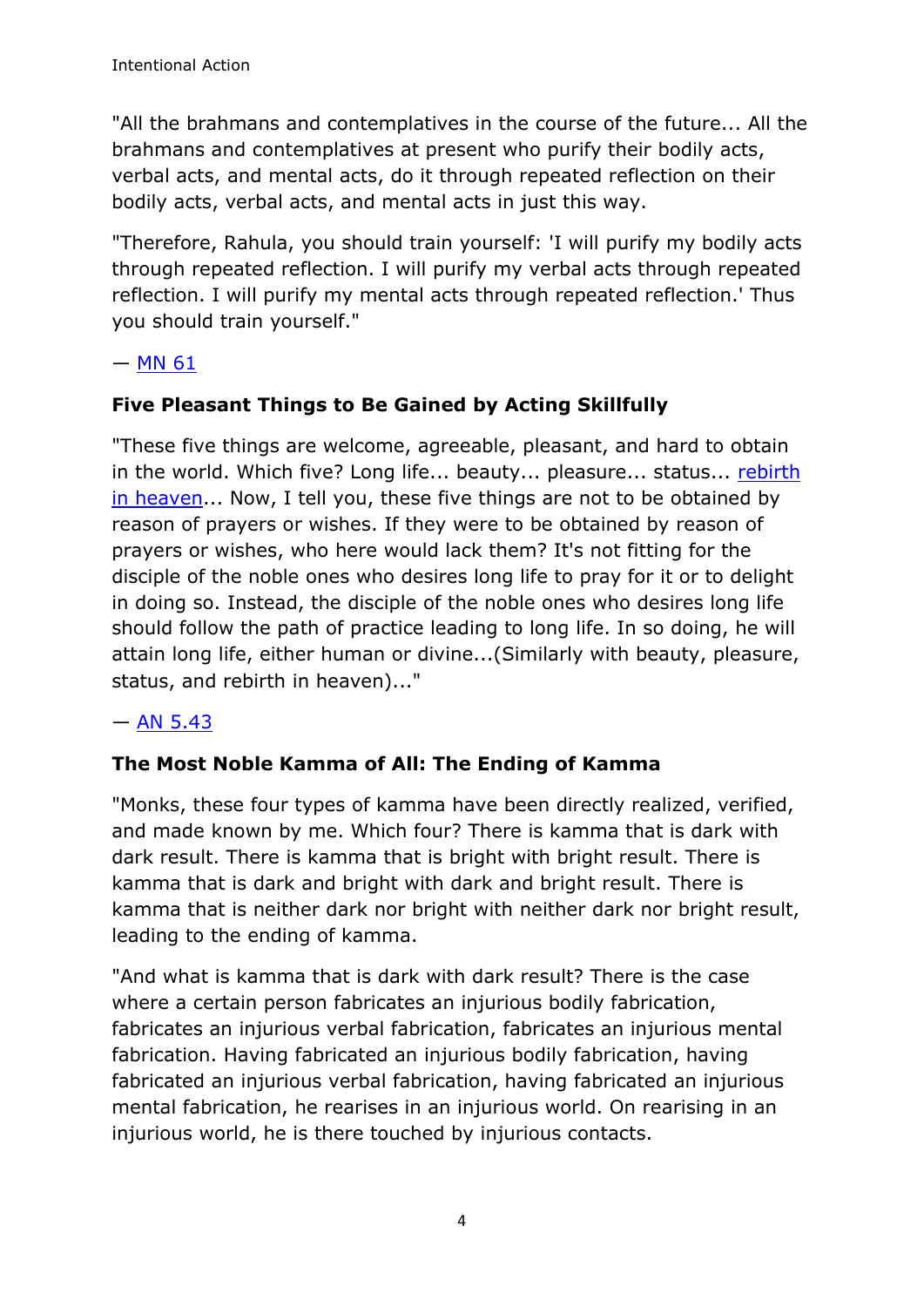Touched by injurious contacts, he experiences feelings that are exclusively painful, like those of the beings in hell. This is called kamma that is dark with dark result.

"And what is kamma that is bright with bright result? There is the case where a certain person fabricates a non-injurious bodily fabrication... a non-injurious verbal fabrication... a non-injurious mental fabrication... He rearises in a non-injurious world... There he is touched by non-injurious contacts... He experiences feelings that are exclusively pleasant, like those of the Ever-radiant Devas. This is called kamma that is bright with bright result.

"And what is kamma that is dark and bright with dark and bright result? There is the case where a certain person fabricates a bodily fabrication that is injurious and non-injurious... a verbal fabrication that is injurious and non-injurious... a mental fabrication that is injurious and noninjurious... He rearises in an injurious and non-injurious world... There he is touched by injurious and non-injurious contacts... He experiences injurious and non-injurious feelings, pleasure mingled with pain, like those of human beings, some devas, and some beings in the lower realms. This is called kamma that is dark and bright with dark and bright result.

"And what is kamma that is neither dark nor bright with neither dark nor bright result, leading to the ending of kamma? [right view,](http://www.accesstoinsight.org/ptf/dhamma/sacca/sacca4/samma-ditthi/index.html) [right resolve,](http://www.accesstoinsight.org/ptf/dhamma/sacca/sacca4/samma-sankappo/index.html) [right speech,](http://www.accesstoinsight.org/ptf/dhamma/sacca/sacca4/samma-vaca/index.html) [right action,](http://www.accesstoinsight.org/ptf/dhamma/sacca/sacca4/samma-kammanto/index.html) [right livelihood,](http://www.accesstoinsight.org/ptf/dhamma/sacca/sacca4/samma-ajivo/index.html) [right effort,](http://www.accesstoinsight.org/ptf/dhamma/sacca/sacca4/samma-vayamo/index.html) [right mindfulness,](http://www.accesstoinsight.org/ptf/dhamma/sacca/sacca4/samma-sati/index.html) [right concentration.](http://www.accesstoinsight.org/ptf/dhamma/sacca/sacca4/samma-samadhi/index.html) This is called kamma that is neither dark nor bright with neither dark nor bright result, leading to the ending of kamma."

#### $-$  [AN 4.235](http://www.accesstoinsight.org/tipitaka/an/an04/an04.235.than.html)

#### **See also:**

- ["Kamma and the Ending of Kamma"](http://www.accesstoinsight.org/lib/authors/thanissaro/wings/part1.html#part1-b) in *The Wings to Awakening*
- . ["Karma,](http://www.accesstoinsight.org/lib/authors/thanissaro/karma.html)" by Thanissaro Bhikkhu
- ["Kamma"](http://www.accesstoinsight.org/lib/study/kamma.html) (Study Guide)
- Right Action *[\(samma-kammanto\)](http://www.accesstoinsight.org/ptf/dhamma/sacca/sacca4/samma-kammanto/index.html)*
- [The Thirty-one Planes of Existence](http://www.accesstoinsight.org/ptf/dhamma/sagga/loka.html)
- . ["Kamma"](http://www.accesstoinsight.org/index-subject.html#kamma) in the General Index